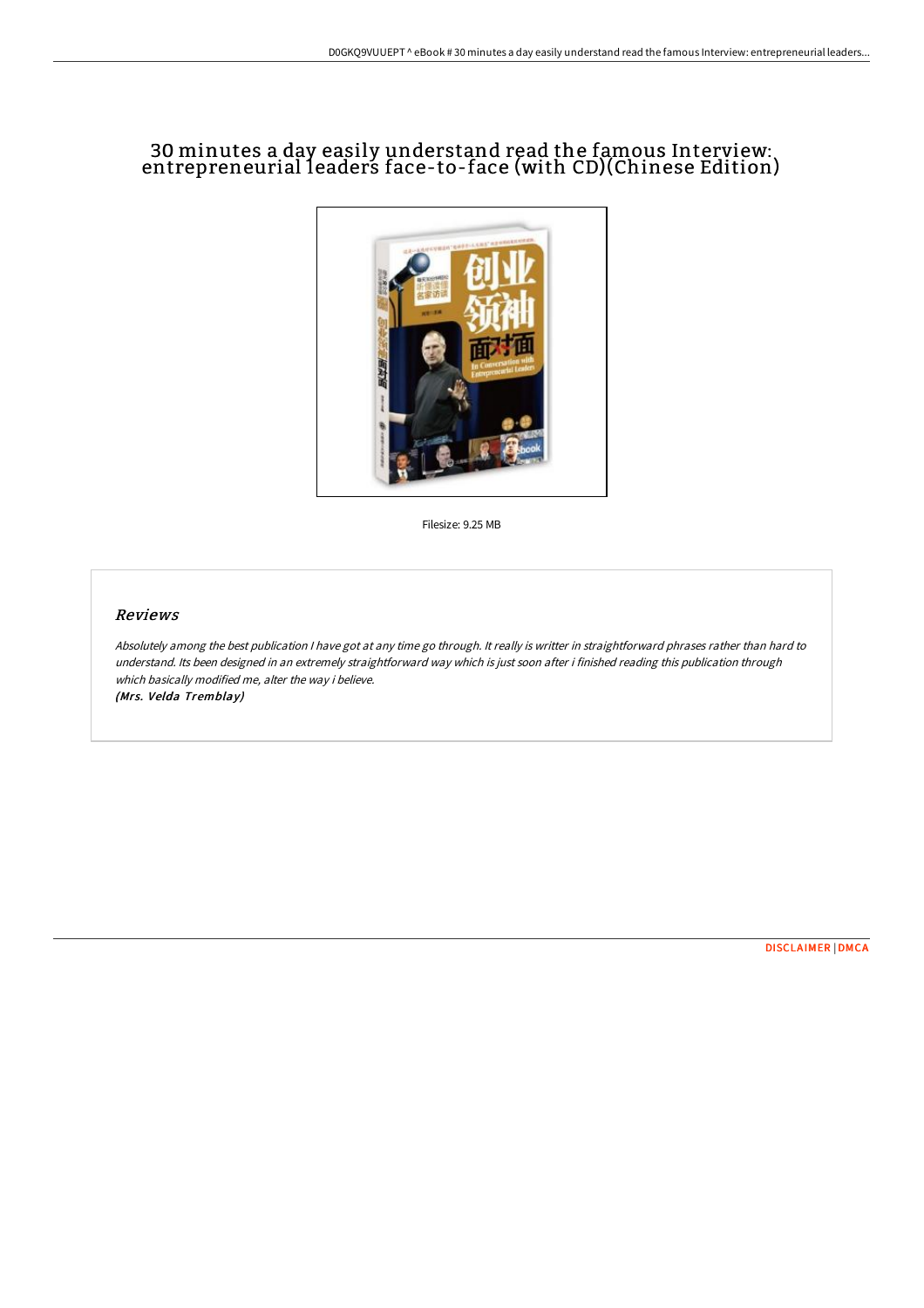## 30 MINUTES A DAY EASILY UNDERSTAND READ THE FAMOUS INTERVIEW: ENTREPRENEURIAL LEADERS FACE-TO-FACE (WITH CD)(CHINESE EDITION)



paperback. Book Condition: New. Ship out in 2 business day, And Fast shipping, Free Tracking number will be provided after the shipment.Paperback. Pub Date: 2012 Pages: 274 Language: Chinese Publisher: Dalian University of Technology Press. 30 minutes a day easily understand read famous interview: entrepreneurial leaders face-to-face entrepreneurs from this era is the most shining trendsetter. 24 universally recognized as an outstanding venture successful people. about the hardships they venture. share the lessons learned. Standing on the shoulders of giants. this is a life lesson that you should not miss. Contents: 1 Apple co-founder: Steve Jobs 1.1 Apple talent 1.2 Apple's innovation. planning and design is essential to Microsoft Chairman: Bill Gates 2.1 self-exploration is very important 2.2 team founder of Facebook has a different corporate culture: 3.1 Zuckerberg. Mark Zuckerberg. confident of the future of the Facebook network 3.2 Facebook has a social tool. rather than the social network 4 tweets Network founder: Evan Williams 4.1 4.2 Customer-oriented 5 Tencent founder of the Twitter network Twitter network will become an international phenomenon: Pony 5.1 Tencent QQ and Qihoo 360 battle 6 Google co-founder: 7 Google co-founder Larry Page 6.1 of childhood growth environment is extremely important one: Sergei Brin 7.1 Science curious Sergei Brin 8 Yahoo founder: Jerry Yang 8.1 layoff allows 9.2 unique and interesting style of leadership to work more efficiently Alibaba founder: Ma 9.1 each person should contribute to protect the environment 9.3 Let sowed the seeds of love and responsibility 10 Amazon CEO: Jeff Besso Sri Lanka 10.1 Amazon is committed to providing the best service to customers 11 Oracle CEO: Larry Ellison 11.1 we will never exit the hardware business the 11.2 most successful power is not the pursuit of success. but failure the fear 12 eBay co-founder: 12.1 Omidyar Pierre Omidyar. gadgets are...

Read 30 minutes a day easily understand read the famous Interview: [entrepreneurial](http://albedo.media/30-minutes-a-day-easily-understand-read-the-famo.html) leaders face-to-face (with CD) (Chinese Edition) Online

Download PDF 30 minutes a day easily understand read the famous Interview: [entrepreneurial](http://albedo.media/30-minutes-a-day-easily-understand-read-the-famo.html) leaders face-to-face (with CD)(Chinese Edition)